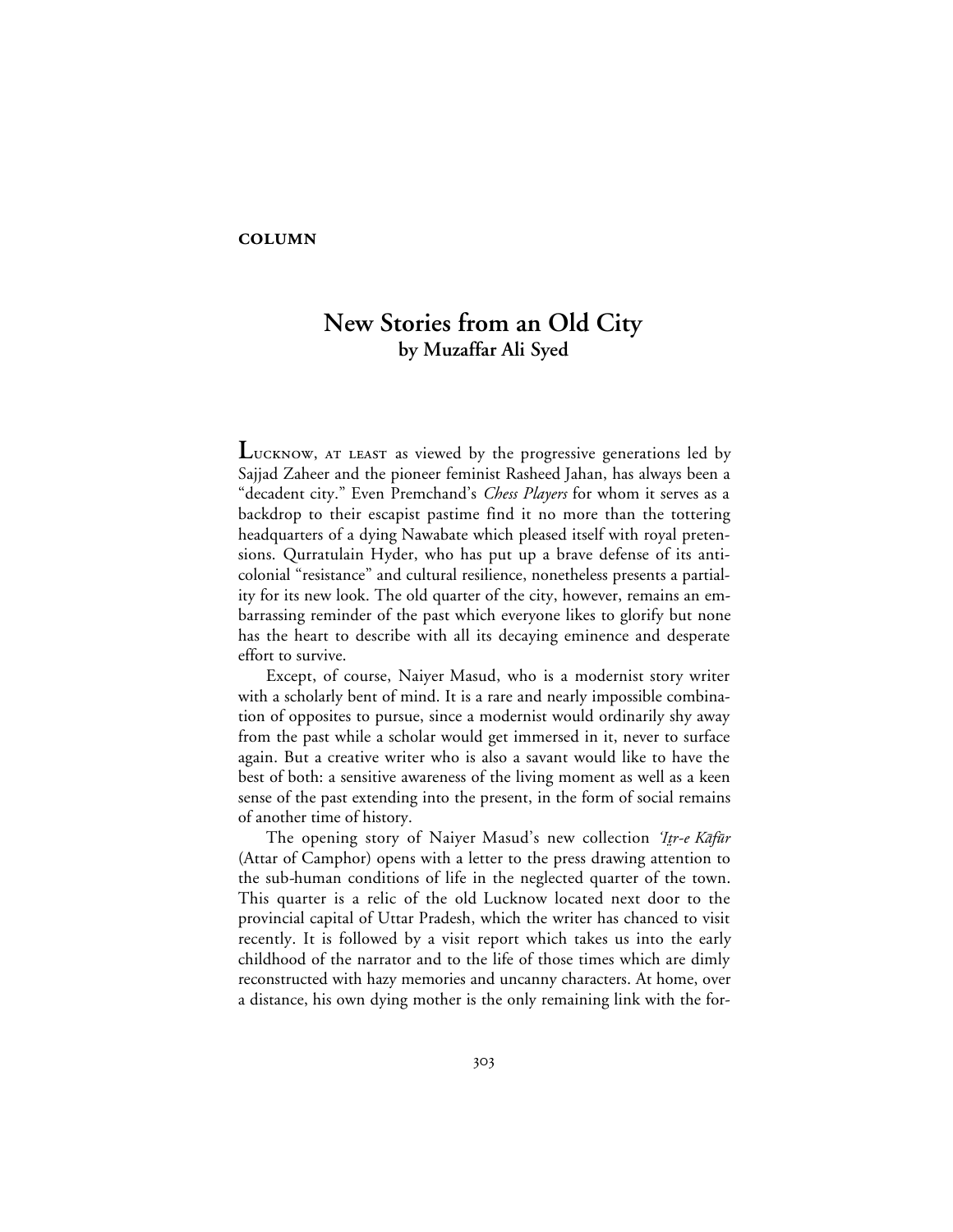## 304 • THE ANNUAL OF URDU STUDIES

gotten world of relationships. A glance into the past is so absorbing that the express purpose of the visit, which was to consult an old *hakim* uncle, slips out of his mind altogether. Yet, this acute "study in a dying culture" manages to affirm its will, and not only its right, to live.

Another story, "Vaqfa" (Interregnum), has a mason passing on the principal emblem of the city to his son before breathing his last, in a mysterious manner so that he discovers it for himself. A powerfully evocative story of the past with a haunting figure of the archetypal teacher, it focuses on the "fisheye" which the young narrator finds looking around from the façade of every old structure restored by his father. Perhaps it signifies an evasive sense of the past, which is yet recoverable from the ocean of the night by a new generation inspired with a search for its own moorings.

The title story, which originally appeared in the literary magazine *Māh-e Nau* some years ago, has already left its mark on whosoever read it then. One may read it there or in the present collection to see how extraordinary is the story of a self-made perfumer of Lucknow who prepares all kinds of attar with camphor as their common base. It is a gloomy tale of sickness and decay with a seemingly morbid message permeating throughout, narrated with analytical precision and unsentimental concentration. A ray of light is provided, however, by the joy of making some "plaything" which could outlive the inevitable end. A richly complex and delicately sophisticated story like this could only come from the heart of Lucknow.

Naiyer Masud is a cultivated man of letters devoted to the study of Urdu and Persian classical literature. Widely respected, like his distinguished father Professor Masud Hasan Rizvi, for his scholarship and sagacity, he has yet been attracted to a creative involvement with the art of the short story. His translations from Kafka and modern Iranian fiction are considered remarkable. He is almost equally admired by a meticulous research scholar like Rasheed Hasan Khan and a fastidious modernist critic like Shamsur Rahman Faruqi, building up a dual reputation through his work in the twin fields. His two collections contain no more than ten stories, while another story or two could be lying about in periodicals. That makes him nearly a perfectionist, like Rajinder Singh Bedi before him or Ghulam Abbas, both of whom attained only late recognition of their merit.

One would certainly like more of him, at the same standard if not in the same vein. He may be considered a restorative craftsman working, like the mason in the short story "Vaqfa," on bringing old dilapidated